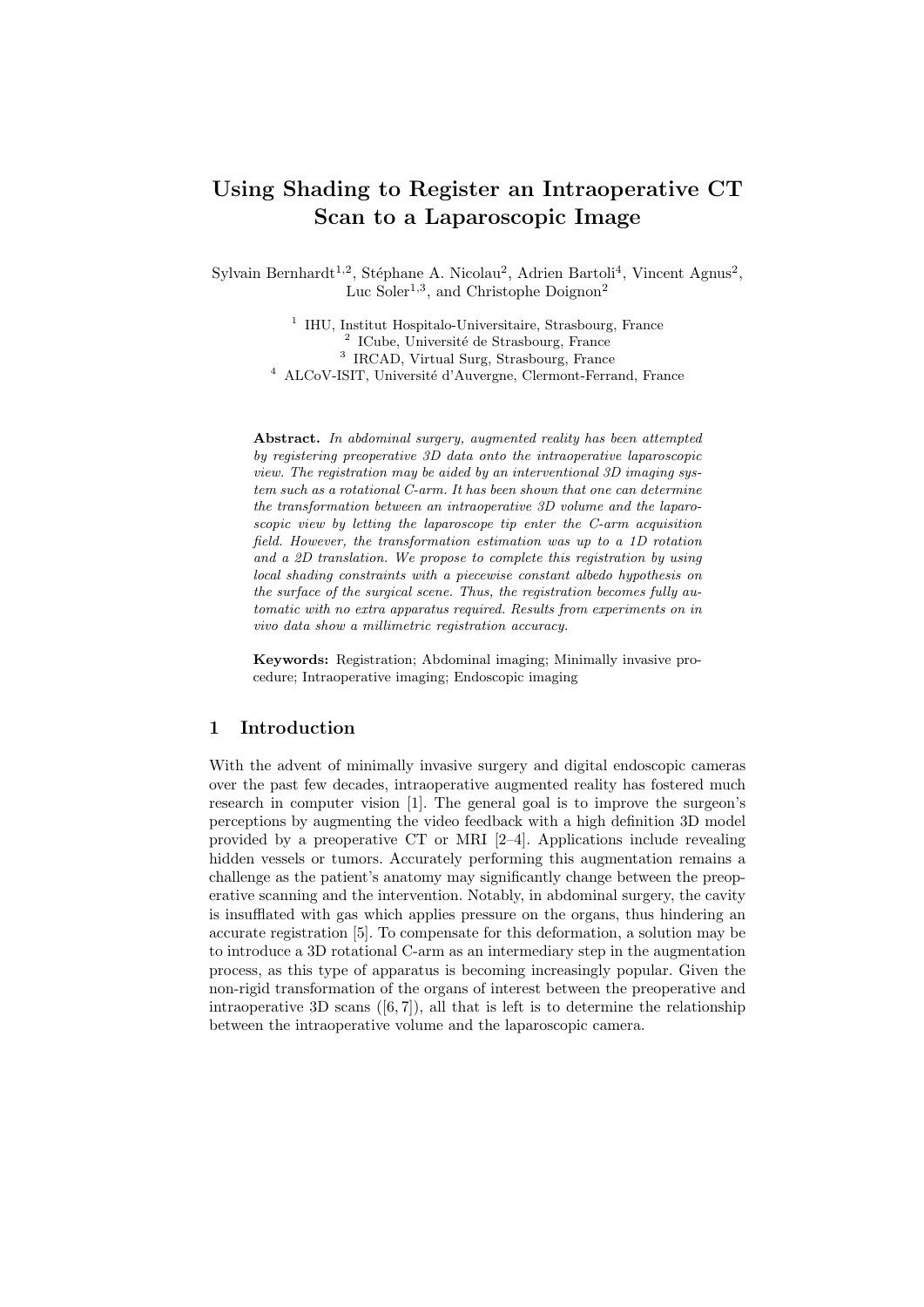In [8], we presented a method to tackle this problem without external tracking. First, after a classic camera calibration using a checkerboard, the laparoscope is blocked so that it sees the organ of interest and also enters the acquisition field of the 3D rotational C-arm (Fig. 1). As shown in [8], the metallic presence of the laparoscope does not produce artifacts affecting the region of interest. Then, an intraoperative 3D scan is performed and the laparoscope's body is extracted from the intraoperative volume. This allows us to estimate directly the rigid registration between the laparoscopic camera and the intraoperative 3D imaging system (Artis Zeego, Siemens). This relationship is valid only as long as the camera remains static, which already routinely occurs at several stages of an intervention like a liver segmentectomy.



Fig. 1. Context of our method. As shown on the left, the laparoscope purposefully enters the acquisition field of the 3D rotational C-arm. Thus, as depicted on the right, our method allows us to extract the laparoscope from the resulting intraoperative volume, place a virtual camera accordingly and generate a virtual view of the organ of interest (usually with volume rendering) possibly including preoperative data. The laparoscopic image can then be augmented by superimposition with the virtual view.

The method [8] is very appealing but suffers from two main drawbacks. First, due to the tubular shape of the laparoscope, its roll angle cannot be determined from the intraoperative volume. This degree of freedom is estimated thanks to an accelerometer included in the camera, but this is not featured in most laparoscopes. Second, [8] assumes that the optical axis coincides with the revolution axis of the laparoscope, which may be violated depending on the model used, as illustrated in Fig. 2(a). This difference results in a 2D shift  $\epsilon$  in the image plane. Though small at the scale of the device, it can yet result in up to several tens of pixels of registration error in the augmentation. Other parameters such as the zoom and focus also influence the position of the optical axis and thereby  $\epsilon$ . A calibration dedicated to estimate  $\epsilon$  is possible, but not relevant before the intervention. Indeed, many endoscopes are separable from the camera  $(Fig. 2(b))$ and the surgeon may make it spin during the intervention to place the light cable upon desire (Fig. 2(c)), which changes  $\epsilon$ . Likewise, the zoom and focus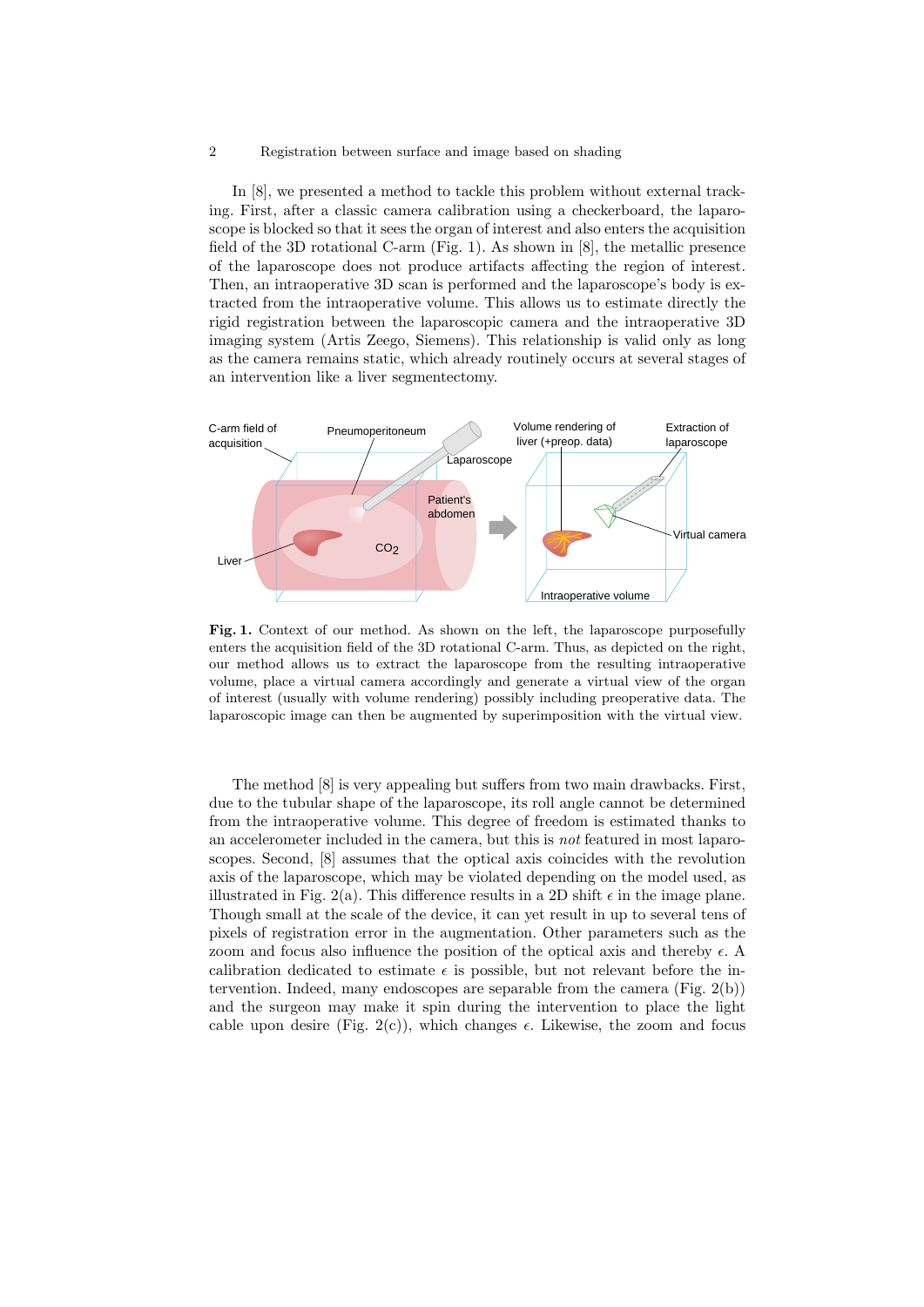of the endoscopic camera may also be changed intraoperatively and invalidate the preoperative estimation of  $\epsilon$ . While performing a supplementary calibration intraoperatively might be feasible, the sake of preserving the workflow compels for a method purely based on image processing.



Fig. 2. Anatomy of a laparoscope. (a) A simplified illustration of the structure of a laparoscope presents an exaggerated misalignment  $\epsilon$  between the optical axis and the axis of revolution. (b) Changing the zoom and focus influence  $\epsilon$ . Also, the camera and the endoscope are separable. (c) As a result, both can rotate around each other once attached and  $\epsilon$  varies.

In this paper, we present a novel method to complete [8]. It solves the previously mentioned registration issues using only information from the intraoperative volume and the laparoscopic image. As discussed, three degrees of freedom are to determine – the roll angle and the translation  $\epsilon$  along the image axes. We propose to obtain these by optimizing a dissimilarity metric between the laparoscopic image and the view from the virtual camera upon the content of the intraoperative volume (Fig. 1). Given the relatively poor contrast between the different organs in an intraoperative CT image, the surface of the abdominal cavity is one of the most relevant information we could extract from the volume for the virtual camera. Since the cavity is insufflated with carbon dioxide, it presents a good contrast with the surrounding tissues and therefore extracting its surface is trivial, using for instance marching cubes.

Related work. There are three main ways to register an intraoperative surface to the laparoscopic image. One way is to use Shape-from-Shading (SfS), which reconstructs a surface from a single image based on the pixels' intensity and the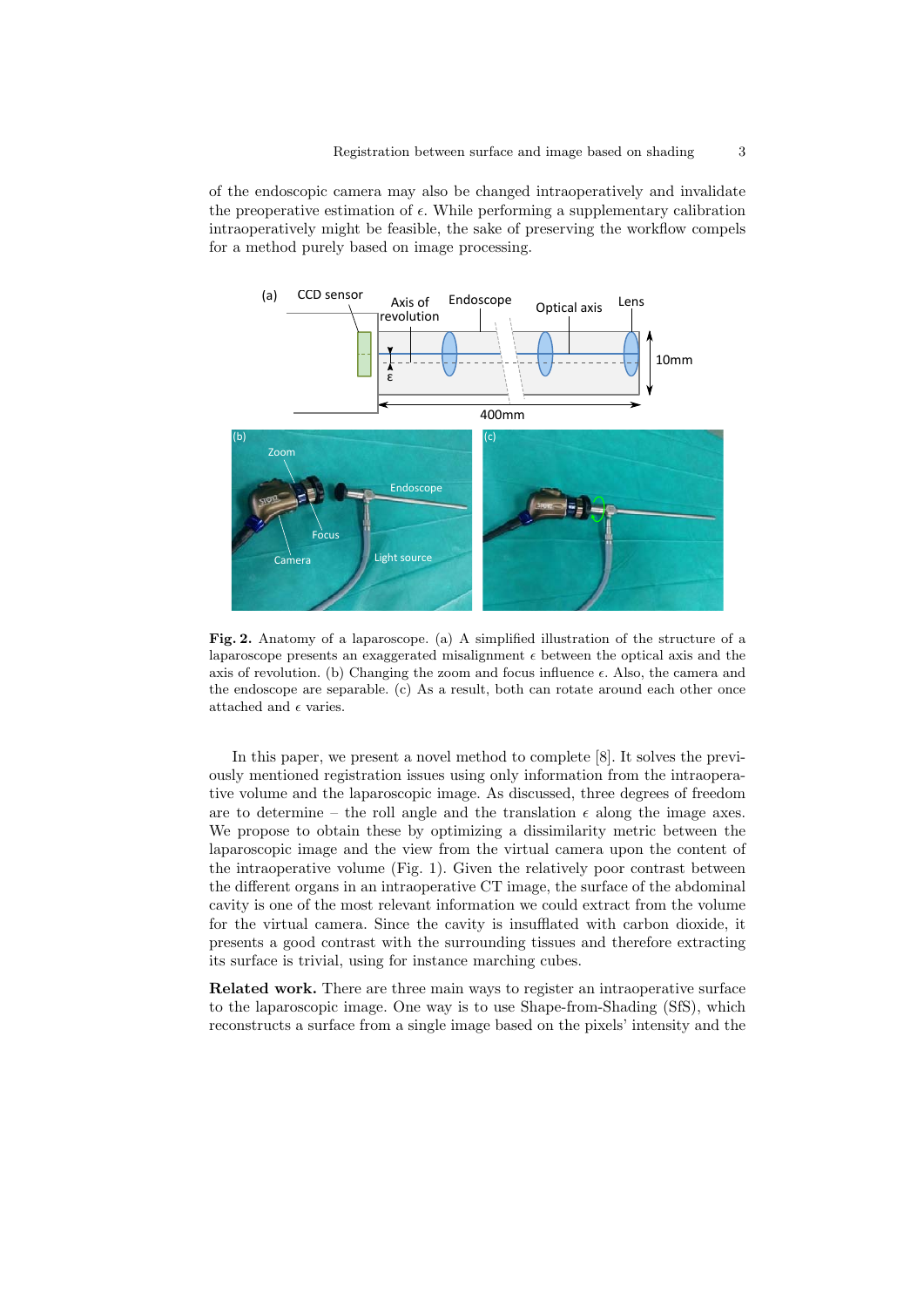reflectance function [9, 10]. The reconstructed surface can then be registered to the surface extracted from the intraoperative volume using a method such as Iterative Closest Point (ICP). However, it has been established that SfS should not be used on its own in laparoscopic surface reconstruction [11], notably due to the falseness of the hypothesis of constant albedo throughout the scene. In our case, SfS would be overachieving since we do not need to reconstruct the surface from the laparoscopic image, but rather to design a dissimilarity metric between the intraoperative volume and the image. This enables us to use a local approach to shading and thus to alleviate the hypothesis of constant albedo (section 2.2). Another means to relate a surface with its image is simply to perform a correlation between their luminance using Mutual Information or an equivalent. However, the surface extracted from the intraoperative volume is textureless. There is thus no color information and approaches based purely on luminance are likely to fail (see Section 3 for experimental results supporting this assertion). We also cannot consider methods based on photo-consistency [12, 13] which has been successfully applied to endoscopic scenes [14], as two or more images are required.

Our proposed method to complete the registration uses a local formulation of the shading constraints. In the next section, we present the shading model and the formulation of the dissimilarity metric between the two inputs.

### 2 Methodology

This section describes the shading model used to determine the received light intensity. This model is simple because it is applied locally on the surface and uses piecewise constant albedo and piecewise constant light intensity hypotheses.

#### 2.1 Shading Model

As illustrated by Fig. 3, the only light source inside the abdominal cavity is the one from the laparoscope, modeled as a point light source of position  $S \in \mathbb{R}^3$  and intensity  $l \in \mathbb{R}$  supposed constant locally. We consider  $\Sigma$  the surface extracted from the intraoperative volume and  $\varphi \in C^2(\mathbb{R}^2, \mathbb{R}^3)$  the embedding of  $\Sigma$  which provides the surface point for each pixel  $q \in \mathbb{R}^2$  in the laparoscopic image  $I. \varphi$  is known up to the sought pose of the virtual camera. The normal to  $\Sigma$  at  $\varphi$  is given by  $\mathcal{N} \in C^2(\mathbb{R}^2, \mathbb{R}^3)$ . In a typical laparoscopic image, there are often specularities and poorly lit areas. If we discard those (see section 2.2), it is reasonable to assume that the camera response is linear and therefore a quantity of light  $k$  is converted by the sensor into a pixel intensity given by  $\tau(k) = ak, a > 0$ . The albedo  $\zeta \in C^0(\mathbb{R}^2, \mathbb{R})$ , or surface reflection coefficient, is supposed constant on the surface locally for a same tissue and therefore  $\zeta(q) = b, b > 0$ . This is the classic limiting hypothesis in SfS, which we relax in section 2.2.

In a laparoscopic setting, the effect of illumination fall-off may be strong. We model this by dividing the amount of received light by the squared surface-tolight source distance. Assuming  $S$  and the origin  $O$  coincide, the illumination vector  $\mathcal{L} \in C(\mathbb{R}^2, \mathbb{R}^3)$  at  $\varphi$  is thus given by: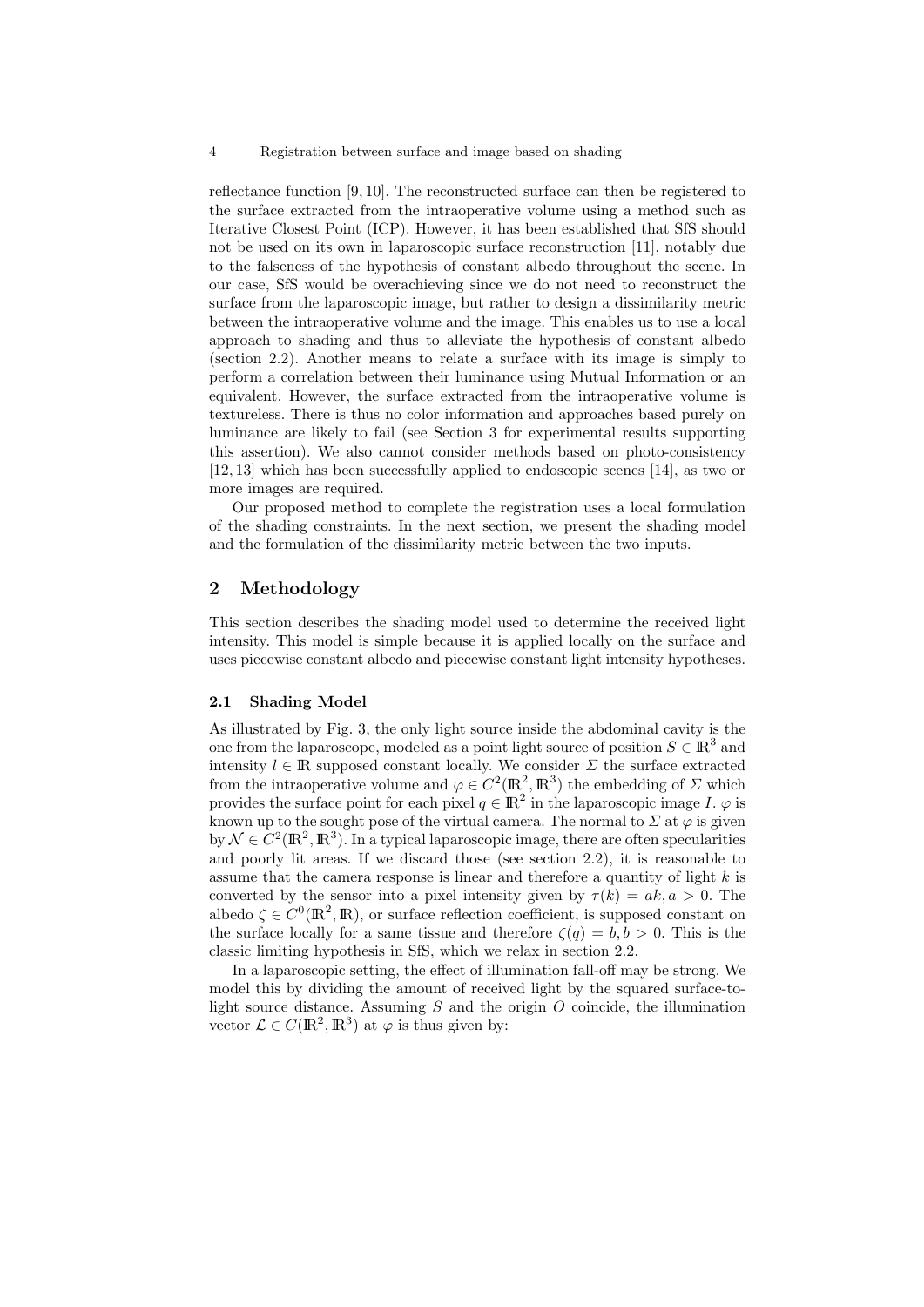

Fig. 3. Shading model. The point light source S emits a ray  $-\mathcal{L}$  that hits the surface at  $\varphi$ . Assuming a Lambertian surface, the light is reflected with respect to the normal  $\mathcal N$  and the illumination vector  $\mathcal L$ . This reflection is projected onto the image plane I at  $q$  with  $O$  being the optical center and the origin of the world space.

$$
\mathcal{L} = l \frac{\overrightarrow{\varphi S}}{\|\overrightarrow{\varphi S}\|^2} = l \frac{S - \varphi}{\|S - \varphi\|^2} = -l \frac{\varphi}{\|\varphi\|^2}
$$
(1)

Assuming that the surface is Lambertian, the reflectance  $\mathcal{R} \in C^2(\mathbb{R}^2, \mathbb{R})$  is given by  $\mathcal{R} = \mathcal{L} \cdot \mathcal{N}$ . Finally, using the camera response function  $\tau$ , the intensity I of a pixel  $q$  is predicted by:

$$
I = \tau \circ (\zeta \mathcal{R}) = ab(\mathcal{L} \cdot \mathcal{N}) = -c \frac{\varphi^{\top} \mathcal{N}}{\|\varphi\|^2} \quad \text{with} \quad c = abl \tag{2}
$$

Thus, based on reasonable assumptions about shading in the abdominal cavity, Eq. (2) is a simple solution to relating the surface to the luminance in the laparoscopic image. The coefficient  $c$  would ideally be a function of space as both albedo and light intensity vary in the scene. Therefore, we assume  $c$  to be constant only locally. The next section explains how this piecewise relationship between the surface and the laparoscopic image can be used in order to determine the three unknown registration degrees of freedom.

#### 2.2 Shading-based Surface-Image Dissimilarity

Eq. (2) is valid for areas in the scene that are not extremely lit (specularities), unlit and for which the albedo is approximately constant. Therefore, we first apply a simple large median filter  $(23\times23)$  on the 1080p laparoscopic image in order to robustly remove high frequencies (texture and specularities) while preserving the edges. Dark areas are discarded with a simple threshold on luminance. Satisfying the locally constant c requirement is equivalent to locally enforcing constancy for both albedo and intensity.

Therefore, we divide the image into a set  $P$  of homogeneous patches using the watershed algorithm (Fig. 4). The distance between the watershed seeds is related to the size of the image and the kind of its content. In a typical laparoscopic scene filmed at 1080p, the size of the different organs is commonly above 100 pixels, due to the close-up view. Setting the seeds too coarsely would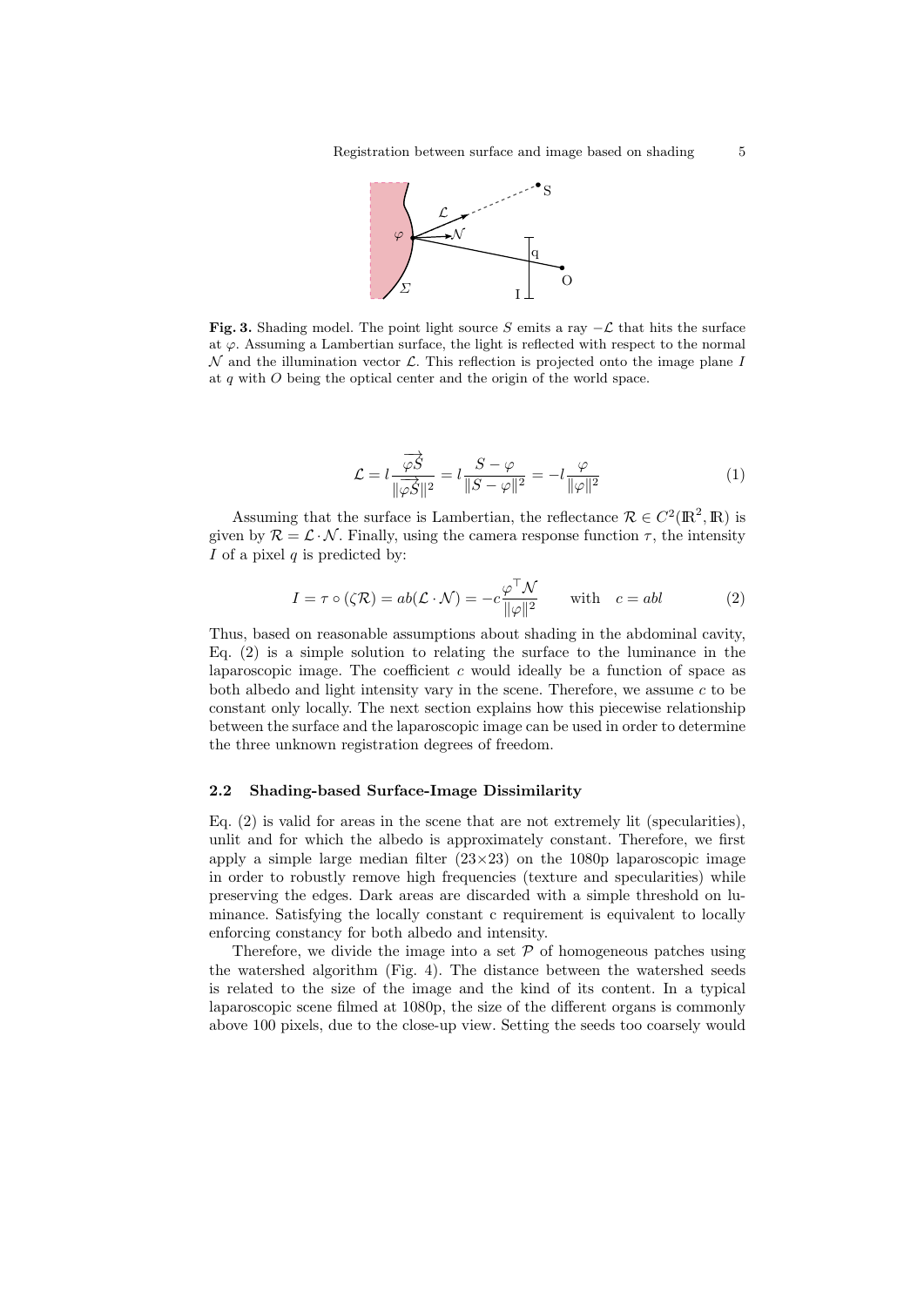result in missing small structures, while patches not large enough would not contain enough shading information and thus would fail at constraining the dissimilarity measurement. From our experience, a distance between the seeds of 150-200 pixels is ideal for 1080p laparoscopic images.

For each patch  $p \in \mathcal{P}$ , we use Eq. (2) at each pixel  $q \in p$  to estimate c by linear regression. The resulting residuals constitute a least-squares cost function  $f_p$  that measures how well the laparoscopic image and the virtual view of the cavity surface concur for a patch p. The variable is the camera pose  $\omega$ , which affects both  $\varphi$  and  $\mathcal N$  through the location of the coinciding points O and S.

$$
f_p(\omega) = \arg \min_{c \in \mathbb{R}} \sum_{q \in p} \left\| I(q) + c \frac{\varphi_\omega(q)^\top \mathcal{N}_\omega(q)}{\|\varphi_\omega(q)\|^2} \right\|^2 \tag{3}
$$



Fig. 4. Image processing and clusterization. The input laparoscopic image is undistorted (left), applied a median filter (middle) and divided into homogeneous patches by watershed (right). Dark areas are discarded (middle right in image).

Finally, we obtain the transformation  $\hat{\omega}$  composed of the three sought degrees of freedom by minimizing the residuals for each patch  $p \in \mathcal{P}$  in the global cost function  $F$ :

$$
F(\omega) = \sum_{p \in \mathcal{P}} f_p(\omega) = \sum_{p \in \mathcal{P}} \left( \arg \min_{c \in \mathbb{R}} \sum_{q \in p} \left\| I(q) + c \frac{\varphi_\omega(q)^\top \mathcal{N}_\omega(q)}{\|\varphi_\omega(q)\|^2} \right\|^2 \right) \tag{4}
$$

We solve  $\arg \min_{\omega \in \mathbb{R}^3} F(\omega)$  by using a continuous numerical optimization algorithm (Powell's conjugate direction search in our case). The registration between the laparoscopic image and its virtual equivalent can thus be completed in rotation and translation, allowing an accurate augmentation of the surgical scene.

## 3 Experiments and Results

In the previous section, we proposed to minimize the cost function (4) in order to accurately register the laparoscopic image and the intraoperative volume.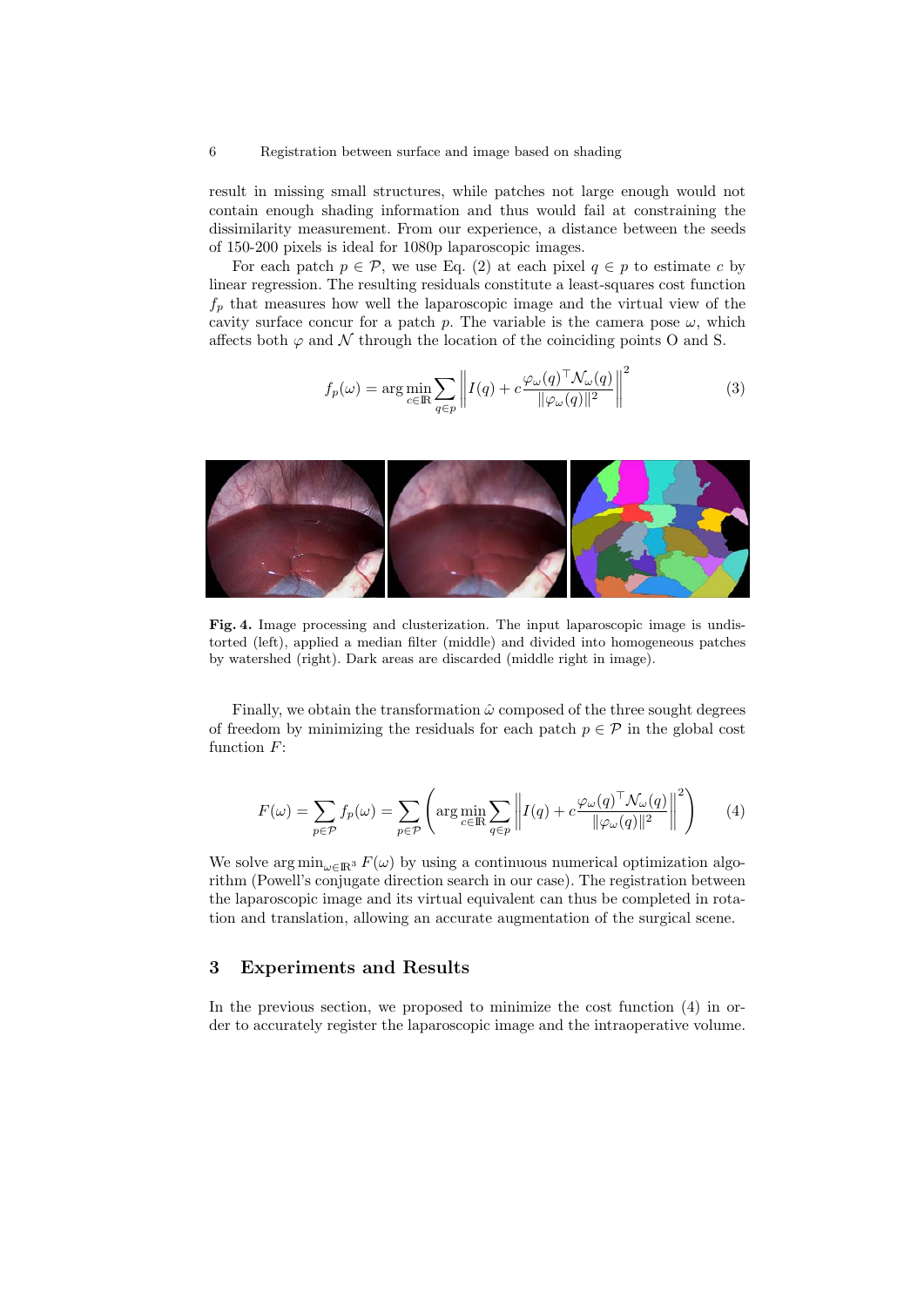Therefore, the success of our method also depends on the difficulty that optimization algorithms may have to find the global minimum in the search space. A couple of considerations ensure that an initialization at  $(0,0,0)$  is close to the global optimum. First, the surgeon is very unlikely to rotate the laparoscope so much that the scene would be upside down. Second, the sensor cannot diverge too much from the laparoscope axis without hindering the completeness of the image captured out of the optics. An example of a clear global optimum in such a 3-dimensional search space around the initialization is illustrated by Fig. 5. These data originate from an in vivo acquisition of a pig's liver, for which we applied our method. A total of three different acquisitions on three different pigs were performed. Each time, the intraoperative images were taken during breathhold. Results are displayed in Fig. 6.



Fig. 5. Example of search space typically ranging  $\pm 30^{\circ}$  and  $(\pm 150)^2$  pixels. The cost issued by  $F(\omega)$  is here normalized and colored from blue (high) to red (low). Sections are displayed along each of the three dimensions and passing by the global optimum (white dot).

For these experiments, one can notice the very good accuracy in registration achieved by our method. Over the three data sets, we performed manual measurements of the Target Visualization Error (TVE) by pointing 15 visual cues such as edges or corners in both images (Tab. 1). Our method proved to be more than twice as accurate than [8], with an average TVE of  $11.3 \pm 4.7$ pixels in the image. This corresponds to less than a millimeter in the scene at nominal distance (around 70 mm). Thus, the remaining three degrees of freedom are accurately determined and so is the complete relationship between the laparoscopic image and the intraoperative 3D data, without additional apparatus or calibration. Typical optimization computation times range from 15 to 30s on a standard PC. Added to the initialization, the complete augmentation process takes between 25 to 55s.

Finally, in the introduction we asserted that classic 2D image-to-image registration methods such as Mutual Information would fail with such data. For the sake of verification, we calculated for each case the Normalized Mutual Information (NMI) between the endoscopic image and the surface view, while setting the translation to its correct value and varying only the angle. Similarly, to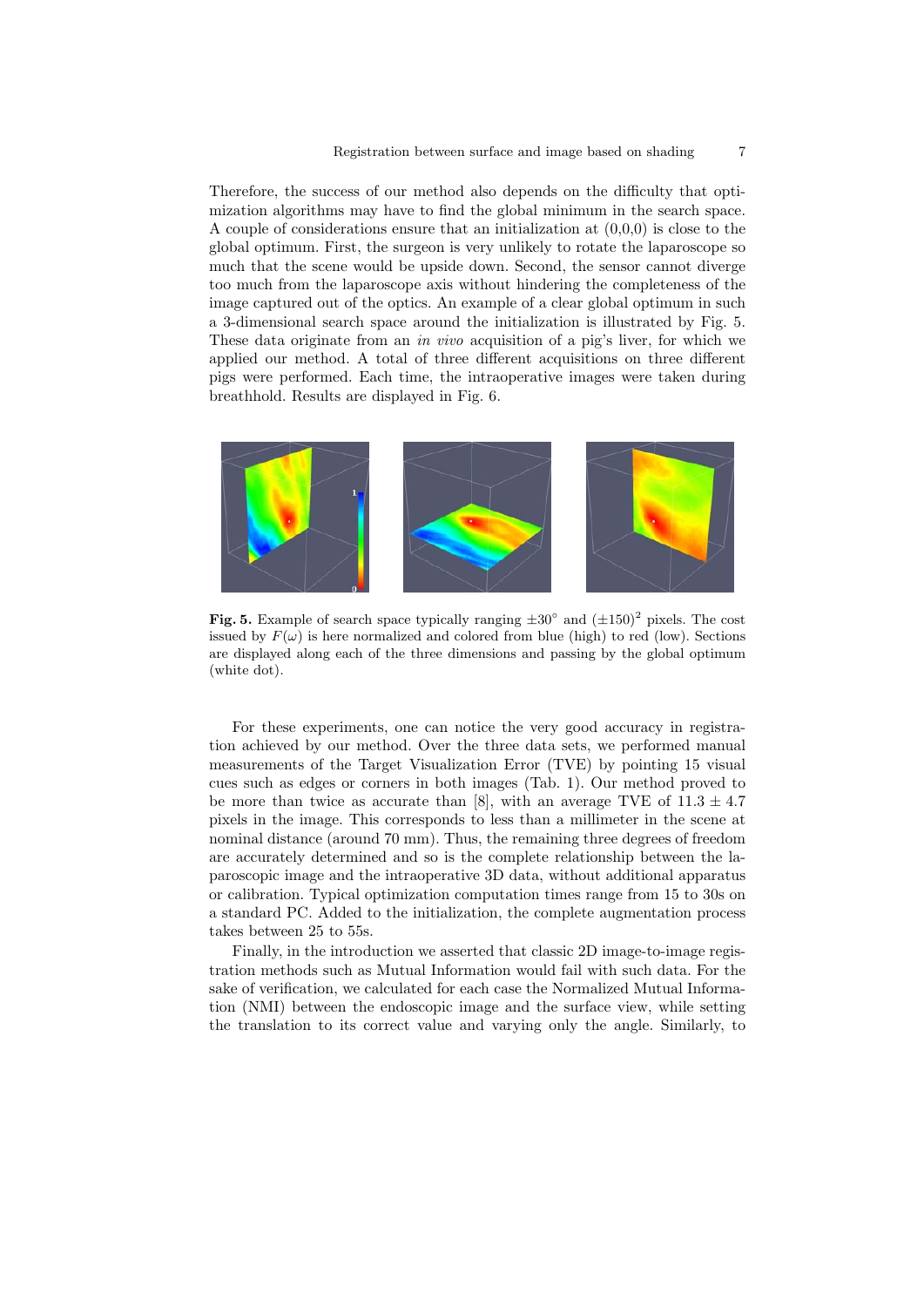

Fig. 6. The laparoscopic image (top) is registered with the view from the virtual camera upon the surface extracted from the intraoperative 3D data and rendered in VTK (middle top). A mosaic of the two shows the alignment before the proposed optimization (middle bottom) and after (bottom).

demonstrate the importance of a piecewise approach to shading, we calculated the proposed cost function  $F(\omega)$  with globally constant c and piecewise constant c. These three cost functions are compared against each other in Fig. 7. One can notice that NMI does not show a global optimum for any of the three in vivo data sets. Moreover, our method with a globally constant c performs well only in Case 3, for which most of the laparoscopic image displays mostly only one organ and thus a same albedo.

# 4 Conclusion and Discussion

We have presented a novel method to complete a partial registration between a laparoscopic image and a surface extracted from intraoperative 3D data. When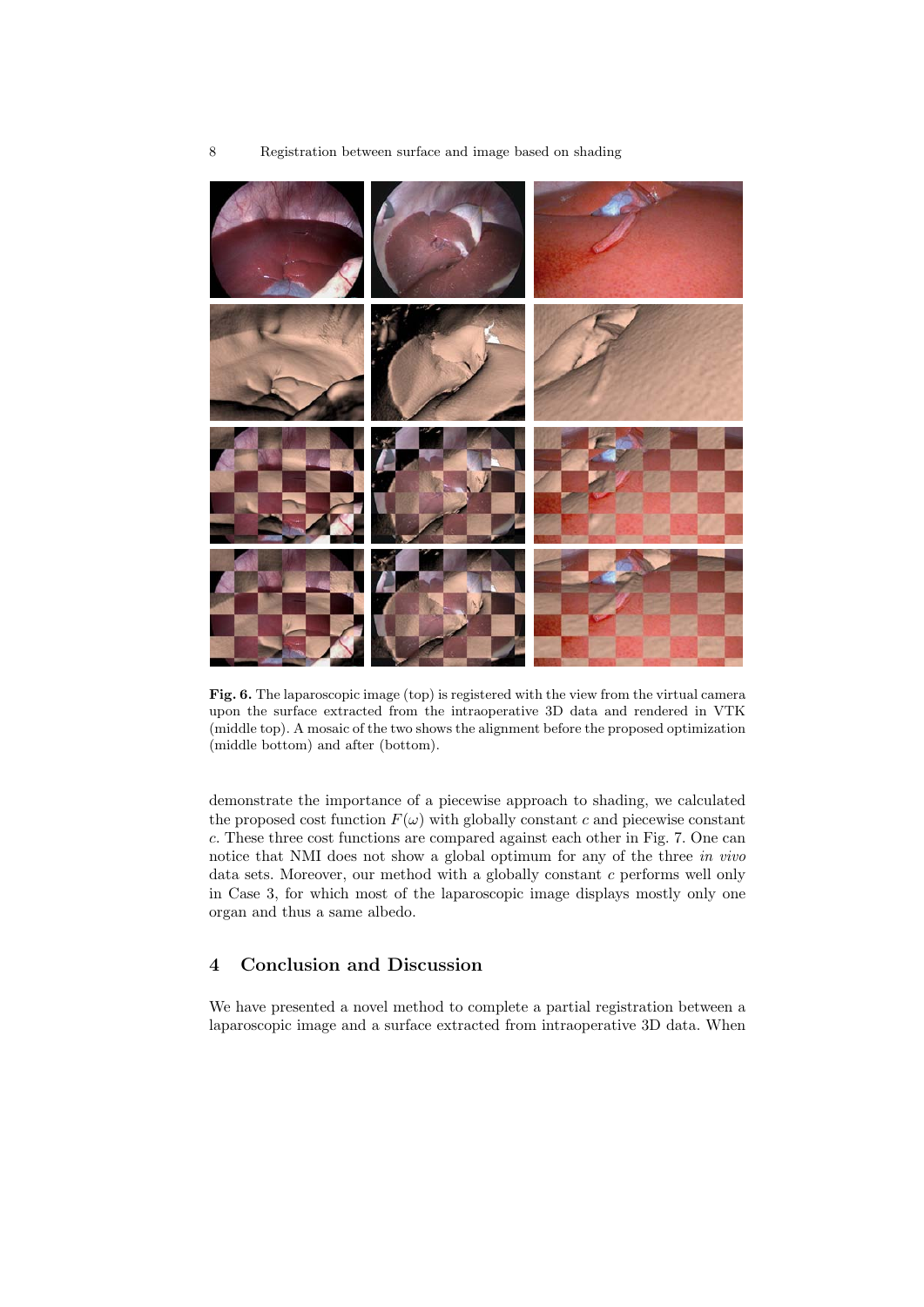|                |                                  |               | Initialization Method from [8] Proposed method |
|----------------|----------------------------------|---------------|------------------------------------------------|
| $\vert$ Case 1 | 123                              | 13            |                                                |
| $\cos 2$       | 59                               | 21            | 13                                             |
| $\vert$ Case 3 | >300                             | 44            | 15                                             |
|                | $ \text{Average}  > 161 \pm 124$ | $26 \pm 16.1$ | $11.3 \pm 4.7$                                 |

Table 1. TVE (in pixels) manually measured across the three datasets at initialization at (0,0,0), after performing [8] and after the proposed method.



Fig. 7. Display of the normalized cost function in rotation only for NMI (blue),  $F(\omega)$ with globally constant c (pink) and  $F(\omega)$  with piecewise constant c (green). The graphs show that only our piecewise approach clearly displays a global optimum at the correct angle value (red) in all three cases.

combined with [8], we can provide a millimetric registration between the laparoscopic view and the intraoperative referential frame, using only standard hybrid operating room equipment and requiring no extra calibration process. This facilitates a fast and reliable augmentation of the scene with relevant information coming either from the intraoperative or the preoperative acquisitions.

So, while most shading methods aim at recovering the structure of the scene, we seek the camera pose. Thus, we do Pose-From-Shading rather than Shape-From-Shading. The concept of using shading to estimate the camera pose with respect to a known model is new. Moreover, most existing work on shading assumes a constant albedo over the whole image. It is obviously wrong in a typical intra-abdominal scene where different organs and tissues have different albedo and reflectance. This is why we propose this novel piecewise approach to shading, making it compatible with such scenes.

However, there is still room for improvement. First, the piecewise approach of our method makes it highly parallelizable and a GPU implementation would allow it to reach a shorter processing time. This would make our application more suitable for clinical applications, but also could compensate for breathing if real-time processing is achieved. Second, our approach obviously requires that the laparoscope tip has to show in the intraoperative scan. Although various experiments with surgeons have proved that doing so is not problematic for them,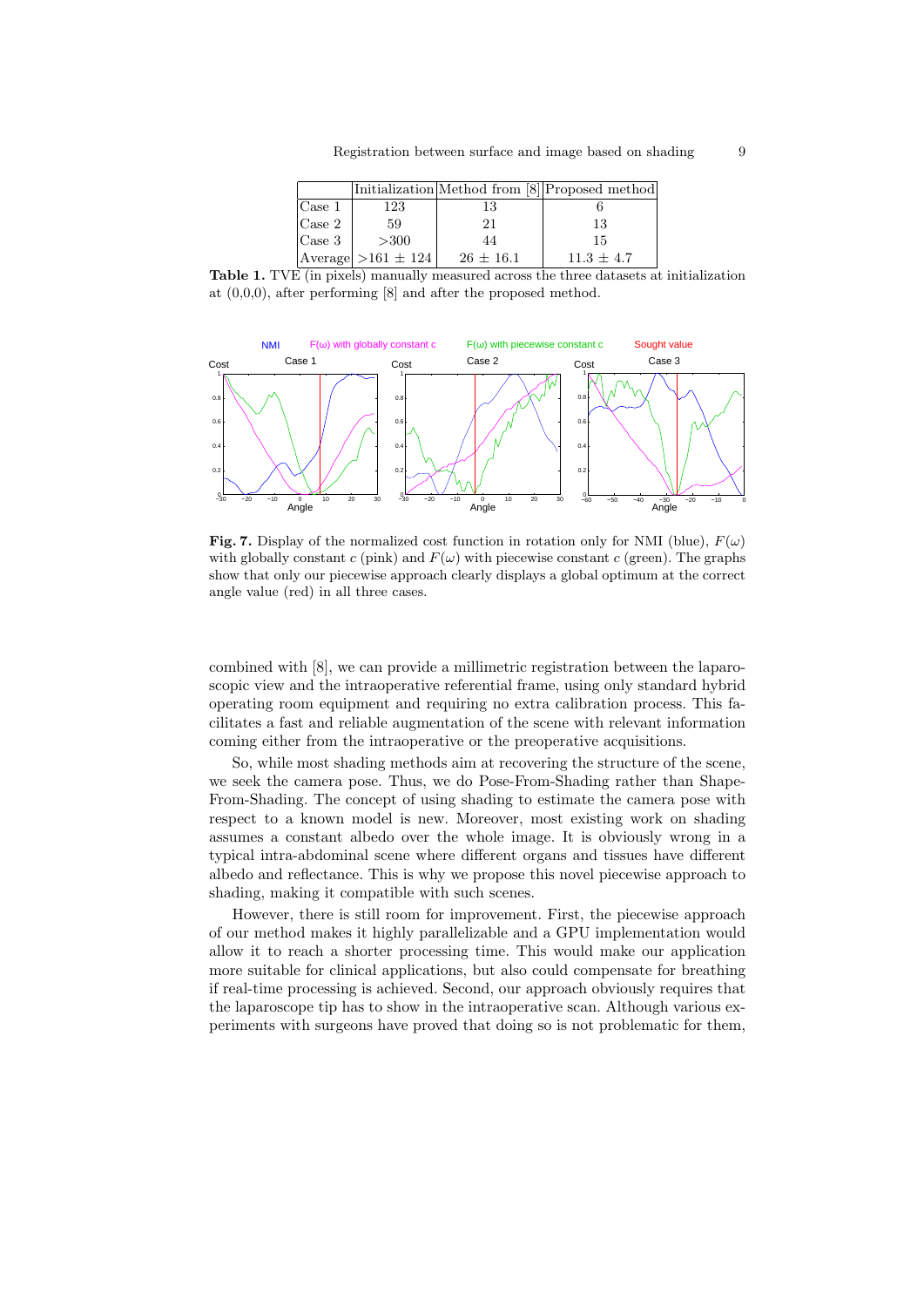we plan to investigate the possibility of extrapolating our work and determining all the six registration degrees of freedom only from the shading constraints. If not feasible in real time, and for the sake of providing a dynamic augmented reality solution in the hybrid operating rooms, we could also look into updating the augmentation with laparoscope tracking techniques such as SLAM or a robotic arm.

### References

- 1. T. Sielhorst, M. Feuerstein, and N. Navab. Advanced medical displays : A literature review of augmented reality. Journal of Display Technology, 4(4):451-467, 2008.
- 2. M. Baumhauer, M. Feuerstein, H.-P. Meinzer, and J. Rassweiler. Navigation in endoscopic soft tissue surgery: Perspectives and limitations. Journal of endourology / Endourological Society, 22(4):751–766, 2008.
- 3. S. A. Nicolau, L. Soler, D. Mutter, and J. Marescaux. Augmented reality in laparoscopic surgical oncology. Surgical oncology, 20(3):189–201, 2011.
- 4. Peter Mountney, Johannes Fallert, Stephane Nicolau, Luc Soler, and Philip W Mewes. An augmented reality framework for soft tissue surgery. In Medical Image Computing and Computer-Assisted Intervention–MICCAI 2014, pages 423–431. Springer, 2014.
- 5. F. M. S´anchez-Margallo, J. L. Moyano-Cuevas, R. Latorre, J. Maestre, et al. Anatomical changes due to pneumoperitoneum analyzed by MRI: an experimental study in pigs. Surgical and radiologic anatomy, 33(5):389–396, 2011.
- 6. J. Bano, S. A. Nicolau, A. Hostettler, C. Doignon, J. Marescaux, and L. Soler. Registration of preoperative liver model for laparoscopic surgery from intraoperative 3D acquisition. In Proc. of Augmented Reality Environments for Medical Imaging and Computer-Assisted Interventions, pages 201–210, 2013.
- 7. O. Oktay, L. Zhang, T. Mansi, P. Mountney, P. Mewes, S. Nicolau, L. Soler, and C. Chefdhotel. Biomechanically driven registration of pre- to intra- operative 3D images for laparoscopic surgery. In Proc. of MICCAI, pages 1–9, 2013.
- 8. Sylvain Bernhardt, Stéphane A Nicolau, Vincent Agnus, Luc Soler, Christophe Doignon, and Jacques Marescaux. Automatic detection of endoscope in intraoperative ct image: Application to AR guidance in laparoscopic surgery. In Biomedical Imaging (ISBI), 2014 IEEE 11th International Symposium on, pages 563–567. IEEE, 2014.
- 9. J.-D. Durou, M. Falcone, and M. Sagona. Numerical methods for shape-fromshading: A new survey with benchmarks. Computer Vision and Image Understanding, 109(1):22–43, 2008.
- 10. L. Maier-Hein, P. Mountney, A. Bartoli, H. Elhawary, D. Elson, A. Groch, et al. Optical techniques for 3D surface reconstruction in computer-assisted laparoscopic surgery. Medical image analysis, 17(8):974–996, 2013.
- 11. T. Collins and A. Bartoli. Towards live monocular 3D laparoscopy using shading and specularity information. In Information Processing in Computer-Assisted Interventions, pages 11–21. Springer, 2012.
- 12. M. J. Clarkson, D. Rueckert, D. L. G. Hill, and D. J. Hawkes. Using photoconsistency to register 2D optical images of the human face to a 3D surface model. Trans. on Pattern Analysis and Machine Intelligence, 23(11):1266–1280, 2001.
- 13. Z. Jankó and D. Chetverikov. Photo-consistency based registration of an uncalibrated image pair to a 3D surface model using genetic algorithm. In Proc. of 3D Data Processing, Visualization and Transmission, pages 616–622, 2004.